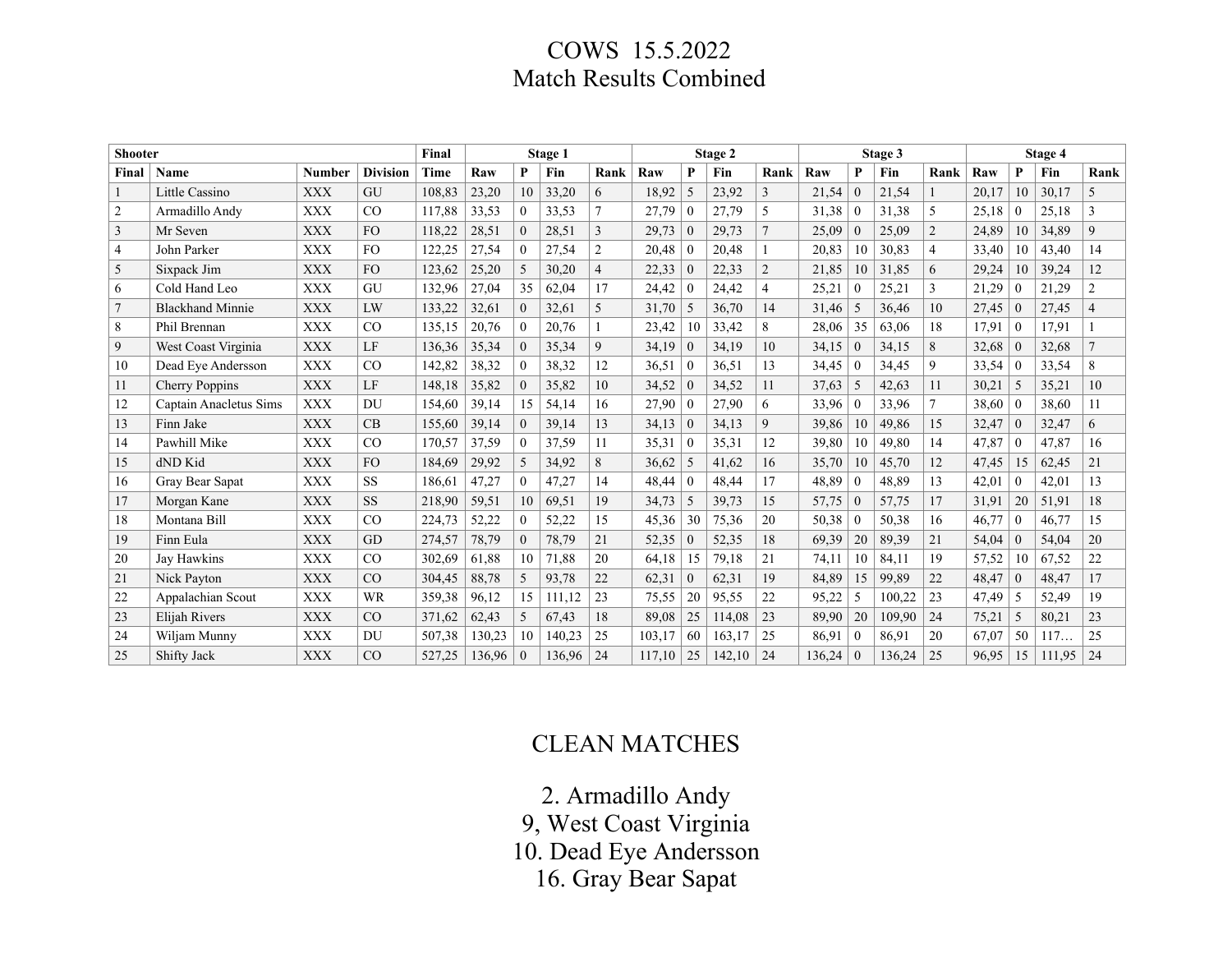### COWS 15.5.2022 Match Results by Division

| Cattle Baron   |           |                 |              |       |          |         |      |       |                |      |       |              |                |      |               |              |         |      |
|----------------|-----------|-----------------|--------------|-------|----------|---------|------|-------|----------------|------|-------|--------------|----------------|------|---------------|--------------|---------|------|
| <b>Shooter</b> |           |                 | <b>Final</b> |       |          | Stage 1 |      |       | <b>Stage 2</b> |      |       |              | <b>Stage 3</b> |      |               |              | Stage 4 |      |
| Final          | Name      | <b>Division</b> | Time         | Raw   | D        | Fin     | Rank | Raw   | Fin            | Rank | Raw   | $\mathbf{D}$ | Fin            | Rank | Raw           | $\mathbf{D}$ | Fin     | Rank |
|                | Finn Jake | CB              | 155,60       | 39,14 | $\theta$ | 39,14   |      | 34,13 | 34.13          |      | 39,86 | 10           | 49,86          |      | 22.47<br>32.4 | $\Omega$     | 32,47   |      |

Cowboy

| <b>Shooter</b> |                    |                 | Final       |        |    | Stage 1 |      |        |    | Stage 2 |        |        |    | Stage 3 |                |       |          | Stage 4 |                |
|----------------|--------------------|-----------------|-------------|--------|----|---------|------|--------|----|---------|--------|--------|----|---------|----------------|-------|----------|---------|----------------|
| Final          | Name               | <b>Division</b> | <b>Time</b> | Raw    |    | Fin     | Rank | Raw    | P  | Fin     | Rank   | Raw    | P  | Fin     | Rank           | Raw   | P        | Fin     | Rank           |
|                | Armadillo Andy     | CO              | 117,88      | 33,53  |    | 33,53   |      | 27,79  |    | 27,79   |        | 31,38  |    | 31,38   |                | 25,18 | $\theta$ | 25,18   |                |
|                | Phil Brennan       | CO.             | 135,15      | 20,76  |    | 20,76   |      | 23,42  | 10 | 33,42   | ◠      | 28,06  | 35 | 63,06   |                | 17.91 | $\theta$ | 17.91   |                |
|                | Dead Eye Andersson | CO              | 142,82      | 38,32  |    | 38,32   | 4    | 36,51  |    | 36,51   | 4      | 34,45  |    | 34,45   | 2              | 33,54 | $\theta$ | 33,54   |                |
|                | Pawhill Mike       | $\rm CO$        | 170,57      | 37,59  |    | 37,59   |      | 35,31  |    | 35,31   | $\sim$ | 39,80  | 10 | 49,80   |                | 47,87 | $\theta$ | 47,87   |                |
|                | Montana Bill       | CO              | 224.73      | 52,22  |    | 52,22   |      | 45,36  | 30 | 75,36   | 6      | 50,38  |    | 50,38   | 4              | 46,77 | $\theta$ | 46,77   |                |
|                | Jay Hawkins        | CO              | 302,69      | 61,88  | 10 | 71,88   |      | 64,18  | 15 | 79,18   |        | 74,11  | 10 | 84.11   | 6              | 57,52 | 10       | 67,52   | 7              |
|                | Nick Payton        | CO              | 304,45      | 88,78  |    | 93,78   | 8    | 62,31  |    | 62,31   |        | 84,89  | 15 | 99,89   | $\overline{ }$ | 48,47 | $\theta$ | 48,47   | 6              |
|                | Elijah Rivers      | CO              | 371.62      | 62,43  |    | 67.43   | 6    | 89,08  | 25 | 114.08  | 8      | 89,90  | 20 | 109.90  | 8              | 75,21 |          | 80,21   | 8.             |
|                | Shifty Jack        | CO              | 527,25      | 136,96 |    | 136,96  | 9    | 117,10 | 25 | 142,10  | 9      | 136,24 |    | 136,24  | 9              | 96,95 |          | 111,95  | 9 <sup>1</sup> |

Duelist

| <b>Shooter</b> |                        |                 | Final  |        |    | Stage 1 |      |       |          | <b>Stage 2</b> |      |       |          | Stage 3 |      |       |          | <b>Stage 4</b> |      |
|----------------|------------------------|-----------------|--------|--------|----|---------|------|-------|----------|----------------|------|-------|----------|---------|------|-------|----------|----------------|------|
| Final          | Name                   | <b>Division</b> | Time   | Raw    |    | Fin     | Rank | Raw   | D        | Fin            | Rank | Raw   | D        | Fin     | Rank | Raw   | D        | Fin            | Rank |
|                | Captain Anacletus Sims | DU              | 154,60 | 39.14  | 15 | 54.14   |      | 27.90 | $\Omega$ | 27.90          |      | 33,96 | $\Omega$ | 33,96   |      | 38.60 | $\theta$ | 38.60          |      |
|                | Wiljam Munny           | DU              | 507,38 | 130,23 | 10 | 140.23  |      | 103,1 | 60       | 163,17         | ∼    | 86,91 | 0        | 86,91   | ∸    | 67.07 | 50       | 117<br>11/     |      |

| Forty-Niner    |             |                 |             |       |         |      |       |          |         |      |       |          |         |      |       |    |         |                |
|----------------|-------------|-----------------|-------------|-------|---------|------|-------|----------|---------|------|-------|----------|---------|------|-------|----|---------|----------------|
| <b>Shooter</b> |             |                 | Final       |       | Stage 1 |      |       |          | Stage 2 |      |       |          | Stage 3 |      |       |    | Stage 4 |                |
| Final          | <b>Name</b> | <b>Division</b> | <b>Time</b> | Raw   | Fin     | Rank | Raw   | D        | Fin     | Rank | Raw   | D        | Fin     | Rank | Raw   | P  | Fin     | Rank           |
|                | Mr Seven    | FO              | 118,22      | 28,51 | 28,51   |      | 29.73 | $\theta$ | 29,73   |      | 25,09 | $\Omega$ | 25,09   |      | 24,89 | 10 | 34,89   |                |
|                | John Parker | FO              | 122,25      | 27.54 | 27,54   |      | 20,48 | $\Omega$ | 20,48   |      | 20,83 | 10       | 30,83   |      | 33,40 | 10 | 43,40   |                |
|                | Sixpack Jim | <b>FO</b>       | 123,62      | 25,20 | 30,20   |      | 22,33 | $\Omega$ | 22,33   |      | 21,85 | 10       | 31,85   |      | 29,24 | 10 | 39,24   | $\overline{2}$ |
| 4              | dND Kid     | FO              | 184,69      | 29,92 | 34,92   |      | 36,62 |          | 41,62   |      | 35,70 | 10       | 45,70   |      | 47,45 |    | 62,45   | $\overline{4}$ |

Grand Dame

| <b>Shooter</b> |                                                                              |    | $\mathbf{r}$<br>∀inal |     | Stage 1    |     |                           |     | Stage 2                             |     |       |          | Stage 3 |     |      |     | Stage . |  |
|----------------|------------------------------------------------------------------------------|----|-----------------------|-----|------------|-----|---------------------------|-----|-------------------------------------|-----|-------|----------|---------|-----|------|-----|---------|--|
| Final          | canne.<br>$\mathbf{r}$<br>Raw<br><b>Division</b><br>D<br>Name<br>Lîme<br>Fin |    |                       |     | Rank       | Raw | D                         | Fin | Rank                                | Raw | Ð     | Fin      | Rank    | Raw | D    | Fin | Rank    |  |
|                | Finn<br>∟Eula                                                                | GD | $-$<br>274<br>ت -     | 78. | 70<br>78.7 |     | $\sim$ $\sim$<br>ہ د کہ ک |     | $\sim$ $\sim$ $\sim$<br>- - - - - - |     | 69,39 | 20<br>∠∪ | 8939    |     | 4.04 |     | 54.04   |  |